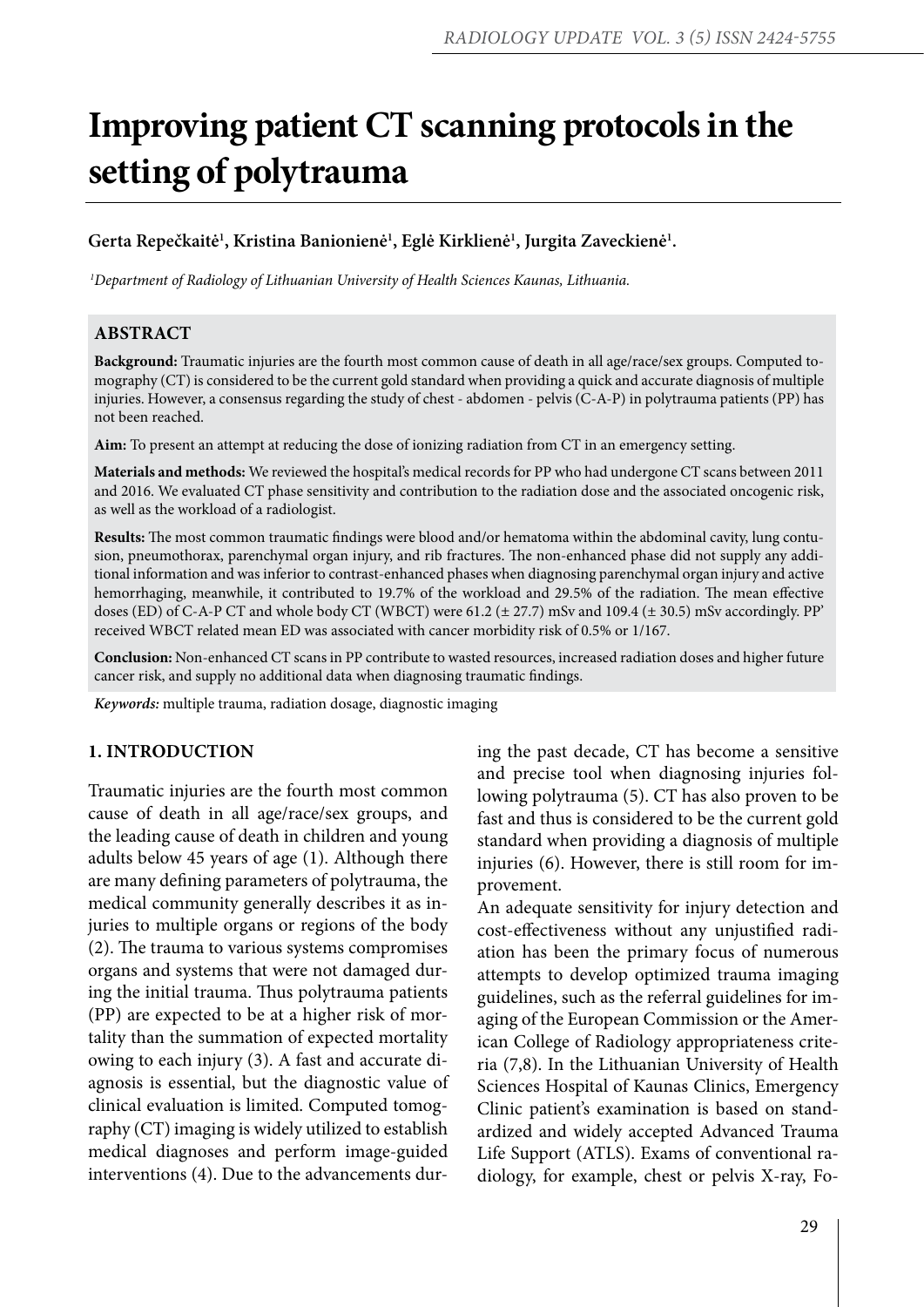cused Assessment with Sonography in Trauma (FAST) are have indication defined rather clearly by the aforementioned guidelines, while when it comes to CT, the decision of execution and the region of body to examine is left to the leader of the trauma team (9). While multiple CT scanning protocols for PP have been suggested by the medical community, a consensus regarding the study of the thorax, abdomen, and pelvis has not been reached (10–13). Specific authors consider the non-enhanced CT scans to be necessary when detecting the hyperdensity that suggests the presence of blood (14). The aforementioned scans help to identify small mesenteric, hepatic, splenic, renal hematomas, and the presence of the hemoperitoneum (14). More recently, concern has been raised regarding the risk of carcinogenesis from medical radiation, with a focus on CT (15,16).

With CT scan implementation in emergency medicine as a necessary diagnostic tool, decreased exposure to radiation has become the primary focus of protocol optimization. The literature describes that the average effective dose (ED) of a single-phase CT study is 22-32 mSv, and one single-body CT scan with a risk of death from ionizing radiation-induced cancer is approximately 0.08% (15,17).

Multiple studies have assessed the evaluation, frequency of injuries, and effectiveness of PP treatment in Lithuanian hospitals, however, to our knowledge, none had evaluated the imaging protocols or the radiation doses and correlating risks to the relatively young PP population. (18–23)

With these concerns in mind, this paper presents an attempt at reducing the dose of ionizing radiation from CT in an emergency setting.

## **2. METHODS AND MATERIALS**

### **2.1. Study design and setting**

In this retrospective study, medical health records and CT scan images of patients admitted to The Hospital of Lithuanian University of Health Sciences Kaunas clinic between 2011 and 2016 were analyzed. Kaunas Regional Biomedical Research Ethics Committee (KRBREC) approved the study protocol and waived informed consent.

## **2.2. PATIENT SELECTION CRITERIA AND DATA ACQUISITION**

We reviewed the hospital's medical records for patients who had undergone chest - abdomen pelvis (C-A-P) CT scans for suspected polytrauma between 2011 and 2016. The initial study population ( $n = 103$ ) data were acquired by analyzing medical health records for demographic information, trauma mechanism and severity details, and CT scan images stored in Cedara-I-Reach (TM).

For the evaluation of CT scan phase significance, we selected patients ( $n = 62$ ) who had undergone C-A-P three sequential CT scans. Pathologic CT scan findings were separated into dichotomous groups (present/not present) and evaluated in each phase. For this study, we documented the following chest CT scan findings: pneumothorax, haemothorax, pneumomediastinum, haemopericardium, mediastinal hematoma, lung contusion and laceration, active hemorrhaging into the parenchyma, pleural cavity or mediastinum, injury of the major vessels, traumatic diaphragm or oesophageal injury and bone fractures. Assessed abdominal organ CT scan findings were: fluid, hematoma, the air in the abdominal cavity, parenchymal organ injury with/ without active hemorrhaging, and bone fractures. Results in non-enhanced/arterial/venous phases were compared.

To assess the radiation doses  $(n = 94)$  of C-A-P CT scans and separate phases, we used fixed technical parameters. ED was calculated using standardized dose-length product (DLP) parameters and conversion coefficient  $k$  ( $k = 0.015$ )  $mSv/mGy \times cm$ : ED  $(mSv)=DLP$   $(mGy x cm)$ x k (mSv/mGy x cm) Additionally, we estimated the future risk for cancer among patients that had undergone whole-body CT scans  $(n = 49)$ . To measure the workload of a radiologist, the CT scan image count for all phases was documented and compared between different phases.

Patients with insufficient medical record data, poor quality or incomplete CT scans were excluded from the study.

## **2.3. SCANNING PARAMETERS**

In each case, CT scans were performed using one of the scanners: either GE VCT 64 or GE VCT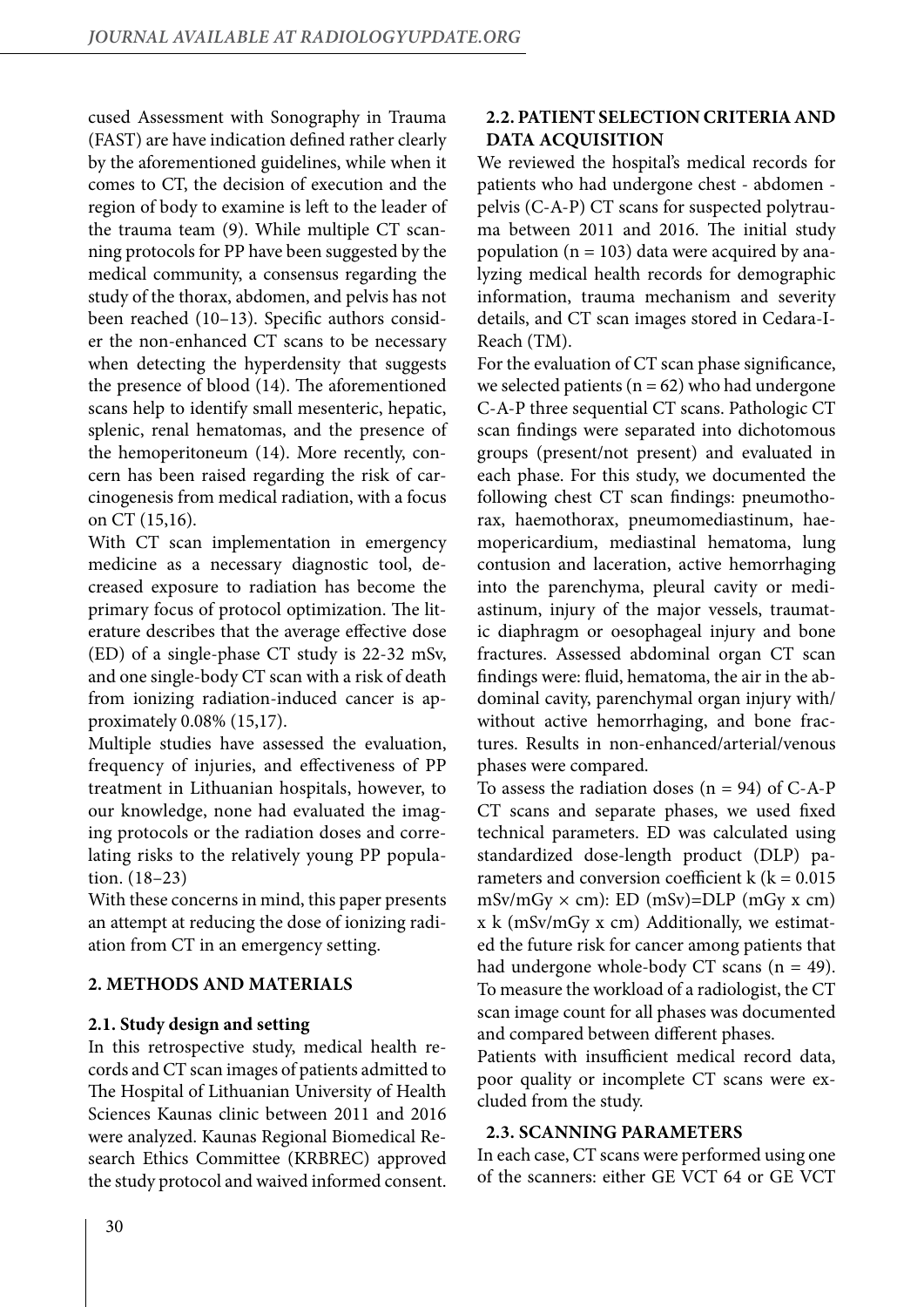16 slice CT. Images were acquired by using PP scanning protocols: at a slice thickness of 5 mm; pitch 0.969:1; 120 kV, 100 - 665 mA, rotation speed 0.5 s, using an intravenous contrast agent, which was injected at the speed of 2.5 ml/s. All CT scan images were reviewed using the Picture Archiving and Communication System (PACS).

## **2.4. STATISTICAL ANALYSIS**

We analyzed all data using IBM SPSS Statistics v. 23.0 and Microsoft Office Excel 2016. Normally distributed data were expressed as the mean value (± standard deviation) and non-normally distributed data as the median (minimum-maximum values). We used related-samples non-parametric Qochran's Q and McNemar tests to evaluate the significance of differences between different phase findings and group homogeneity using 2, one-way ANOVA and Kruskal-Wallis tests. Values of P less than 0.05 were considered significant.

#### **3. RESULTS**

The study population consisted of 82 (79%) male and 21 (21%) female participants with the mean age of 39.8 (± 15.8). (Table 1) 92.6% of traumas were blunt, and merely 7.4% were penetrating. The most common reasons for polytrauma in the study population were vehicle accidents (31.2%), and falling from a height of more than 3 meters (24.7%). Falling from a height of more or less than 3 meters and motorcycle accidents were responsible for accordingly 8.6% and 10.8% of traumas within the study sample.  $63,5\%$  (n = 54) patients were haemodynamically stable; however,  $36,5\%$  (n = 31) emergency CT scans were performed on patients with unstable haemodynamics.

The most prevalent traumatic findings in the CT scans were blood and/or hematoma within the abdominal cavity (11.8%), lung contusion

(11.2%), pneumothorax (9.5%), parenchymal organ injury (hepatic - 5.9%; splenic - 4%, renal and adrenal - 3% each) and rib fractures (9.5%). (Table 2)

Within the sample of PP that had undergone C-A-P three sequential CT scans  $(n = 62)$  statistically, significant inferiority was noted when diagnosing parenchymal organ injury with and without active hemorrhaging in non-enhanced CT scans compared to arterial or venous phases  $(P < 0.05)$ . Otherwise, no statistically significant differences were noted. (Table 3) The non-enhanced phase did not supply any additional information, however, it was useful when diagnosing blood or air in the pleural cavity, pneumomediastinum, lung lacerations and/or contusions, gastrointestinal trauma. Active hemorrhaging was detected only in contrast-enhanced CT scans. The venous phase was superior, but not statistically significant when diagnosing blood in the peritoneum and parenchymal organ injury.

We calculated the number of images analyzed and concluded that by eliminating the arterial phase from PP scanning protocols we would decrease the amount of images by 32.6%, non-enhanced - by 19.7%, both - by 52.3%. Also, several patients' scanning protocols included the late venous phase, which attributed to an additional 197.0 (± 58) images. (Table 4)

The mean of the determined ED of radiation for patients that had undergone C-A-P CT scan was 61.2 ( $\pm$  27.7) mSv, and 28.2% of the reported dose could be attributed to the radiation exposure during the arterial phase, 29.5% - to the non-enhanced scan and 32.9% to the venous phase. By forgoing the non-enhanced phase, the mean ED value of C-A-P CT scan becomes statistically significantly lower ( $P < 0.001$ ). Patients, exposed to 109.4 ( $\pm$  30.5) mSv (mean ED value of the whole body CT scan) had the cancer morbidity risk of 0.5% or 1/167.

**Table 1. Demographic and injury severity data of the study population.** 

| Count $(n = 103)$ |         | Injury severity score   Glasgow coma scale   Hospitalisation |                     |                     | length |
|-------------------|---------|--------------------------------------------------------------|---------------------|---------------------|--------|
| Male              | Female  | (ISS)                                                        | (GCS)               | (days)              |        |
| 82(79%)           | 21(21%) | $30.17 (\pm 15.05)$                                          | $12.72 \ (\pm 3.8)$ | $19.10 (\pm 21.92)$ |        |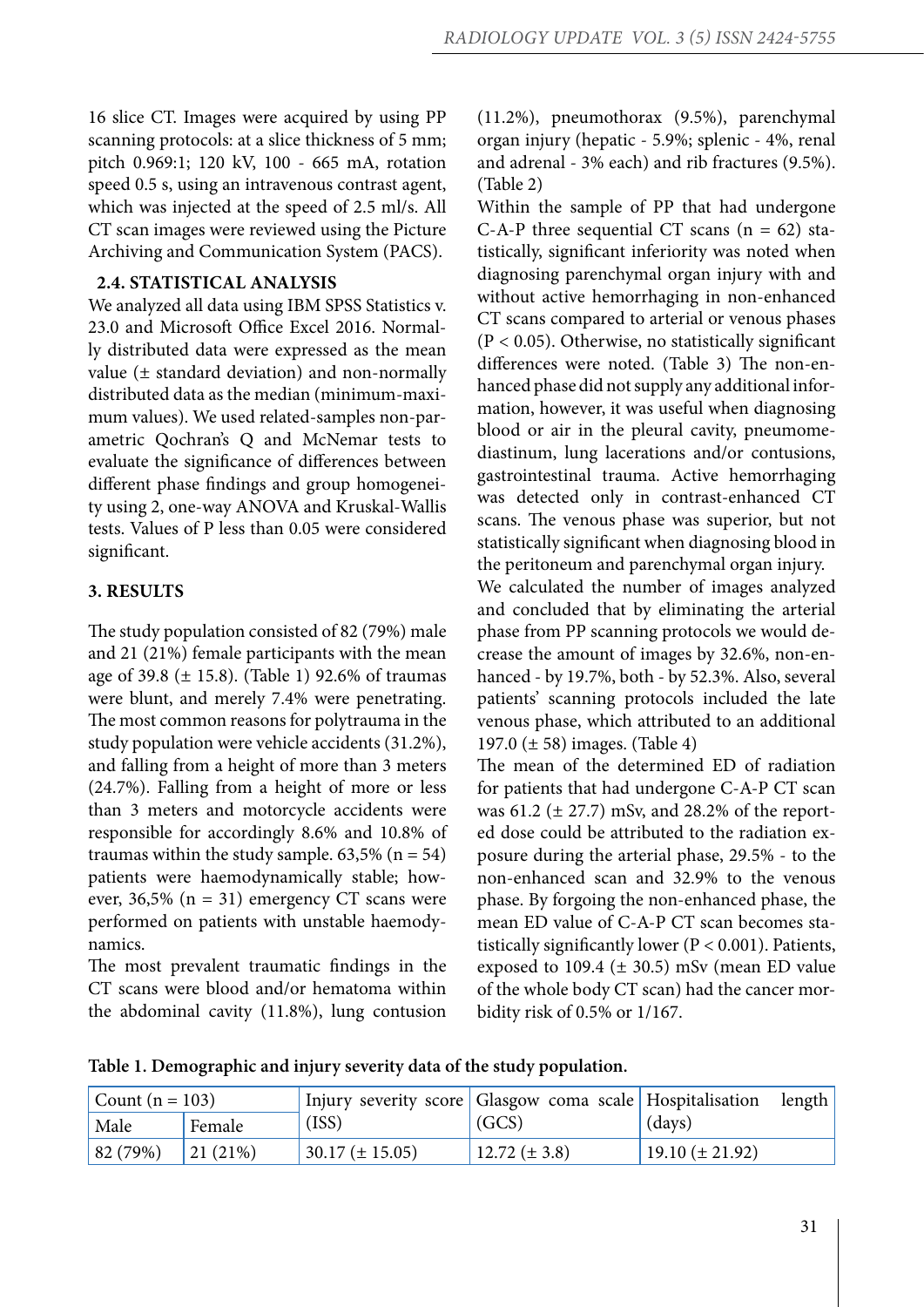| <b>Traumatic findings</b>                    | Number of cases | Percentage |  |
|----------------------------------------------|-----------------|------------|--|
| Blood the abdominal cavity                   | 56              | 11.8       |  |
| Lung contusion                               | 53              | 11.2       |  |
| Pneumothorax                                 | 45              | 9.5        |  |
| Rib fractures                                | 45              | 9.5        |  |
| Spinal column fractures                      | 37              | 7.8        |  |
| Haemothorax                                  | 35              | 7.4        |  |
| Liver injury                                 | 28              | 5.9        |  |
| Pelvic bone fractures                        | 27              | 5.7        |  |
| Spleen injury                                | 19              | 4.0        |  |
| Renal injury                                 | 14              | 3.0        |  |
| Suprarenal gland injury                      | 14              | 3.0        |  |
| Lung laceration                              | 14              | 3.0        |  |
| Active haemorrhaging in the abdominal cavity | 12              | 2.5        |  |
| Pneumomediastinum                            | 8               | 1.7        |  |
| Haematoma of the mediastinum                 | 5               | 1.1        |  |
| Gastrointestinal organ injury                | 4               | 0.8        |  |
| Pancreatic injury                            | $\overline{c}$  | 0.4        |  |
| Heart/pericardium injury                     | $\overline{c}$  | 0.4        |  |
| Injury of the major vessels in the thorax    | $\overline{2}$  | 0.4        |  |
| Air in the abdominal cavity                  | 1               | 0.2        |  |

## **Table 2. Trauma related CT scan finding frequency.**

**Table 3. Non-parametric test results representing the statistical significance of non-enhanced/arterial/venous phase sensitivity differences when detecting trauma related CT scan findings.**

| <b>Statistically significant differences</b>                                                                                                                                | <b>Statistically insignificant differences</b>                                                                                                                                                                                   |  |
|-----------------------------------------------------------------------------------------------------------------------------------------------------------------------------|----------------------------------------------------------------------------------------------------------------------------------------------------------------------------------------------------------------------------------|--|
| Parenchymal organ injury without active haemorrhaging:<br>Arterial and venous phases are superior to non-enhanced<br>(McNemar test $P = 0.001$ and $P < 0.001$ accordingly) | Pleural effusion, $(P = 1.000)$<br>Pneumothorax and/or pneumomediastinum ( $P = 1.000$ ),<br>Lung laceration and/ or contusion ( $P = 1.000$ ),                                                                                  |  |
| Parenchymal organ injury with active haemorrhaging:<br>Arterial and venous phases are superior to non-enhanced<br>(McNemar test $P = 0.004$ in each case)                   | Gastrointestinal injury ( $P = 1.000$ );<br>Active haemorrhaging into pleural cavity or mediastinum<br>$(P = 0.368);$<br>Fluid in the abdominal cavity ( $P = 0.135$ );<br>Injury of the major abdominal vessels ( $P = 0.368$ ) |  |

## **Table 4. The contribution of each CT phase to the image count.**

| Chest - abdomen - pelvis CT scan image count | Minimum | Maximum | Mean $(CI 95%)$    |
|----------------------------------------------|---------|---------|--------------------|
| In total                                     | 323     | 1151    | $631.88 \pm 160.4$ |
| Non-enhanced                                 | 54      | 247     | $120.5 \pm 27.5$   |
| Arterial phase                               | 86      | 417     | $202.09 \pm 51.7$  |
| Venous phase                                 | 107     | 498     | $239.37 \pm 63.9$  |
| Late venous phase                            | 82      | 417     | $197.0 \pm 58$     |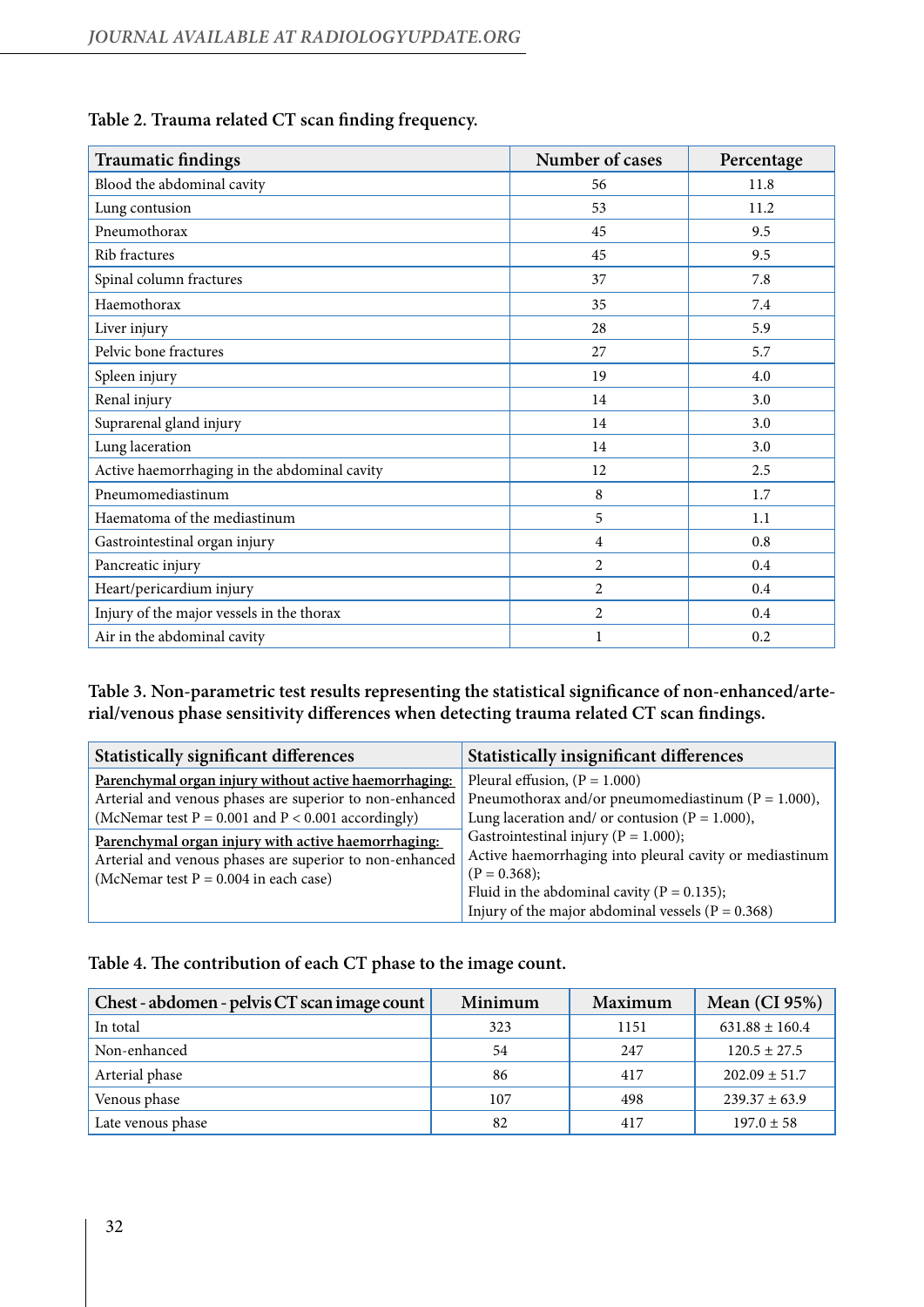#### **4. DISCUSSION**

In this study we observed that non-contrast-enhanced CT scan images are unnecessary when evaluating PP, seeing as they do not supply any additional information. Therefore, preceding the native phase improves the PP CT scanning protocols.

The most common CT scan findings observed in this study were blood and/or hematoma within the abdominal cavity (11.8%), lung contusion (11.2%), pneumothorax (9.5%), parenchymal organ injury (hepatic - 5.9%; splenic - 4%, renal and adrenal - 3% each) and rib fractures (9.5%). These findings are in correlation with the other studies. Parenchymal organ (especially spleen and liver) injury is observed most frequently (6). Lung parenchymal lesions, pleural effusions or pneumothorax, and rib fractures are the most common findings following chest trauma (24–26). Meanwhile, blunt injury to the blood vessels is not common (27). Quick detection of the aforementioned pathological findings ensures prompt diagnosis and treatment, which in turn decreases mortality and the waste of the resources.

However, with the widespread use of CT, ionizing radiation is becoming a significant concern, prompting research into dose reduction methods. The findings of this study indicate that one of the improvement possibilities is the elimination of non-enhanced CT scan images. We have observed that precontrast images provide no additional information in the setting of common polytrauma related findings, and are inferior to contrast-enhanced images. This is in accord with other studies that support the claim that precontrast CT scan image acquisition is superfluous and injury diagnosis in PP is not improved by the use of precontrast scans. Furthermore, both studies agree that unjustified CT scans contribute to an increased radiation dose (28,29). This consecutively suggests that the elimination of non-enhanced images from emergency trauma CT scanning protocols is justified by the reduction of radiation exposure without the loss of diagnostic accuracy.

Undoubtedly, multiple other optimization possibilities have been researched. A single acquisition WBCT scan in the setting of polytrauma could cut down both time and resource consumption in addition to reducing ED without the impairment of diagnostic quality (13,30–32). Meanwhile, a revised triphasic injection single-pass WBCT scan protocol was superior to conventional PP scanning protocols using 64-multidetector CT (MDCT) (33). A split bolus technique suggested by Leung et al. offered a comparable quality with reduced radiation dose (34). Certain studies noted the necessity of dual-phase CT scans when detecting vascular lesions following trauma (35,36).

Meanwhile, Błaż et al. argued that the arterial phase is necessary only for the thorax scans, seeing as clinically significant hemorrhaging of the abdominal arteries would be visible in the venous phase (37). In our study, we found a non-significant superiority of the venous phase when diagnosing blood in the peritoneum and parenchymal organ injury. All in all, numerous CT scanning protocol improvement possibilities today make the unjustifiable radiation dose and thus carcinogenic risk to be even more illogical, entailing an obligation to reach a consensus.

Although the radiation dose received by PP varies greatly, we found the CT related dose to range from 55.81 to 183.96 mSv with the mean value being 109.4 ( $\pm$  30.5) mSv. These numbers are alarming, seeing as current data support, albeit inconclusively, the notion that doses from 5 mSv significantly increase the oncogenic risk (38–41), while radiation doses above 100 mSv are acknowledged by the medical community to attribute to additional cancer instances (42). CT scans deliver concerning amounts of radiation and may contribute to 29 000 new cancers each year, along with 14 500 deaths (43). To avoid unnecessary risks, exposure to radiation must be As Low As Reasonably Achievable (ALARA) (44). Bearing in mind that patients undergo additional follow-up CT scans, many PP exceeds the 100 mSv and consequently are at a higher risk of developing cancer.

Another important observation of this study was that women and children make up 21% of our study population and the mean age was 39.8 (± 15.8). Multiple factors determine the cancer development risk following radiation exposure: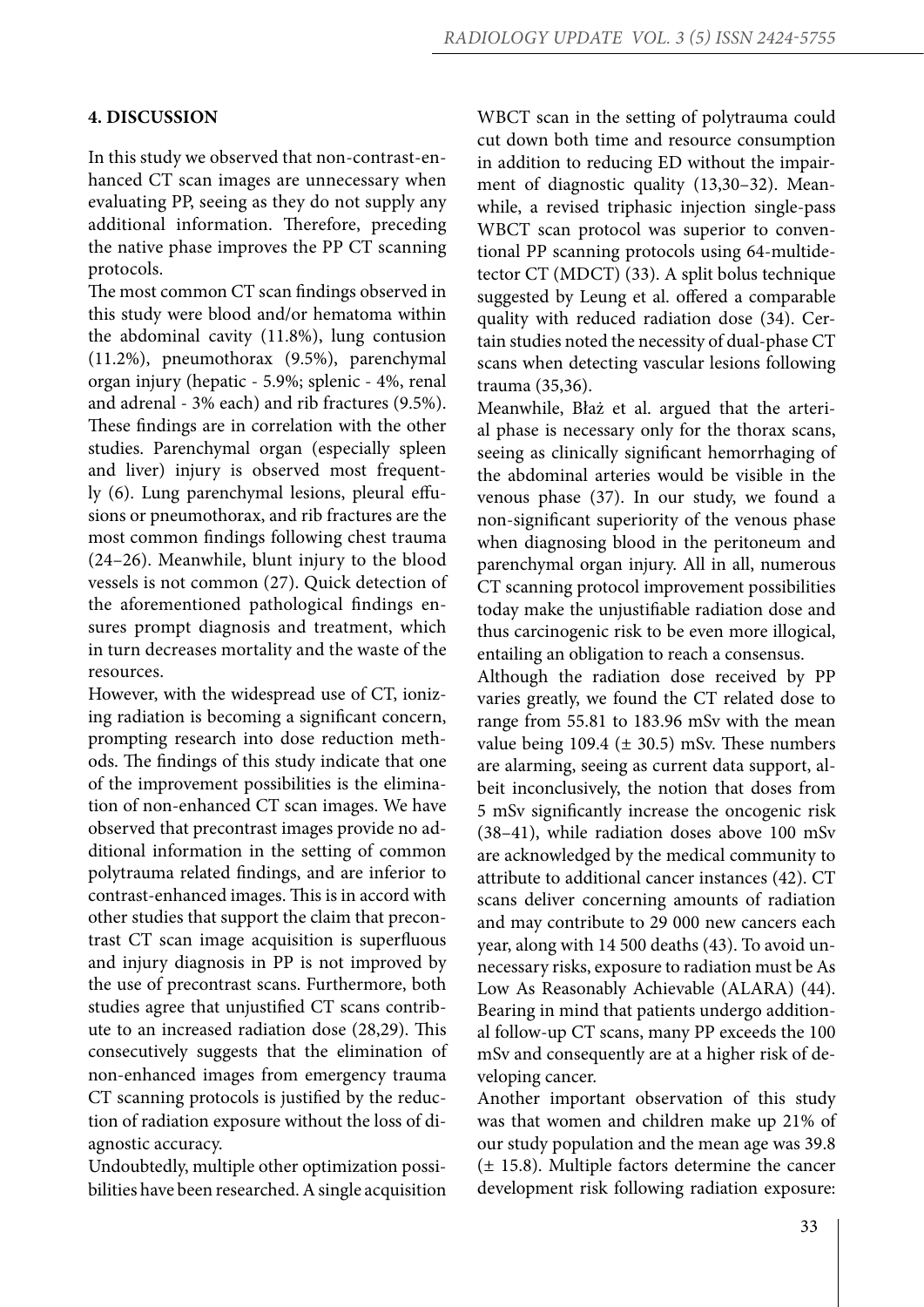genetics, age during exposure, sex of the subject, radiation exposure rates, etc. (38). This is important to take into consideration when preparing diagnostic protocols for PP, seeing as the majority of traumatic injuries occur to people younger than 45 years of age, including females and children, who are at a higher risk of developing oncologic diseases (1,38). According to our findings, the majority of the relatively young PP population is at a higher risk of developing oncologic diseases.

Furthermore, we found that the mean amount of CT scan images that a radiologist had to evaluate was  $631.88 \ (\pm 160.4)$ , with the highest count reaching 1151 images per case. A high count of images requiring evaluation increases the probability of missed injuries and prolongs the time to treatment (45,46). The required time for trauma-related imaging differs depending on scanning protocols. However, WBCT requires approximately 12 min, while non-WBCT requires 75 min on average to scan (47). Taking this time into consideration and factoring in the time to evaluate all the images, time to diagnosis is prolonged. In turn, transfers and/or injury management may be delayed, which negatively affects survival (48–50). Moreover, the additional workload wastes resources increases mortality and morbidity not only due to delayed treatment but also due to misdiagnosis originating from overworked radiologists (46). Therefore, optimization is beneficial both to the patient and the medical community.

It is important to note that this study had some limitations. First of all, the study population was rather small, due to the fact only PP who had undergone three phase C-A-P CT scans were included. This could attribute to decreased reliability of our findings, seeing as other PP may have been excluded. Nonetheless, our results were in agreement with the other studies (28,29). Secondly, the ED calculation was based on a standardized formula that does not take into account the weight, height and other variable parameters of the subject. This method of ED estimation, however, is utilized by other studies (28,29,51). Finally, the evaluation of CT scan findings as either present or not could have had an impact on our conclusions, seeing as the severity of an injury is also an essential factor when visualization sensitivity and specificity are being evaluated. In conclusion, non-enhanced C-A-P CT scans in PP contribute to wasted resources, increased radiation doses and oncogenic risks, and supply no additional information when diagnosing traumatic findings. Therefore, optimization of PP scanning protocols by non-enhanced phase exclusion is justified and beneficial.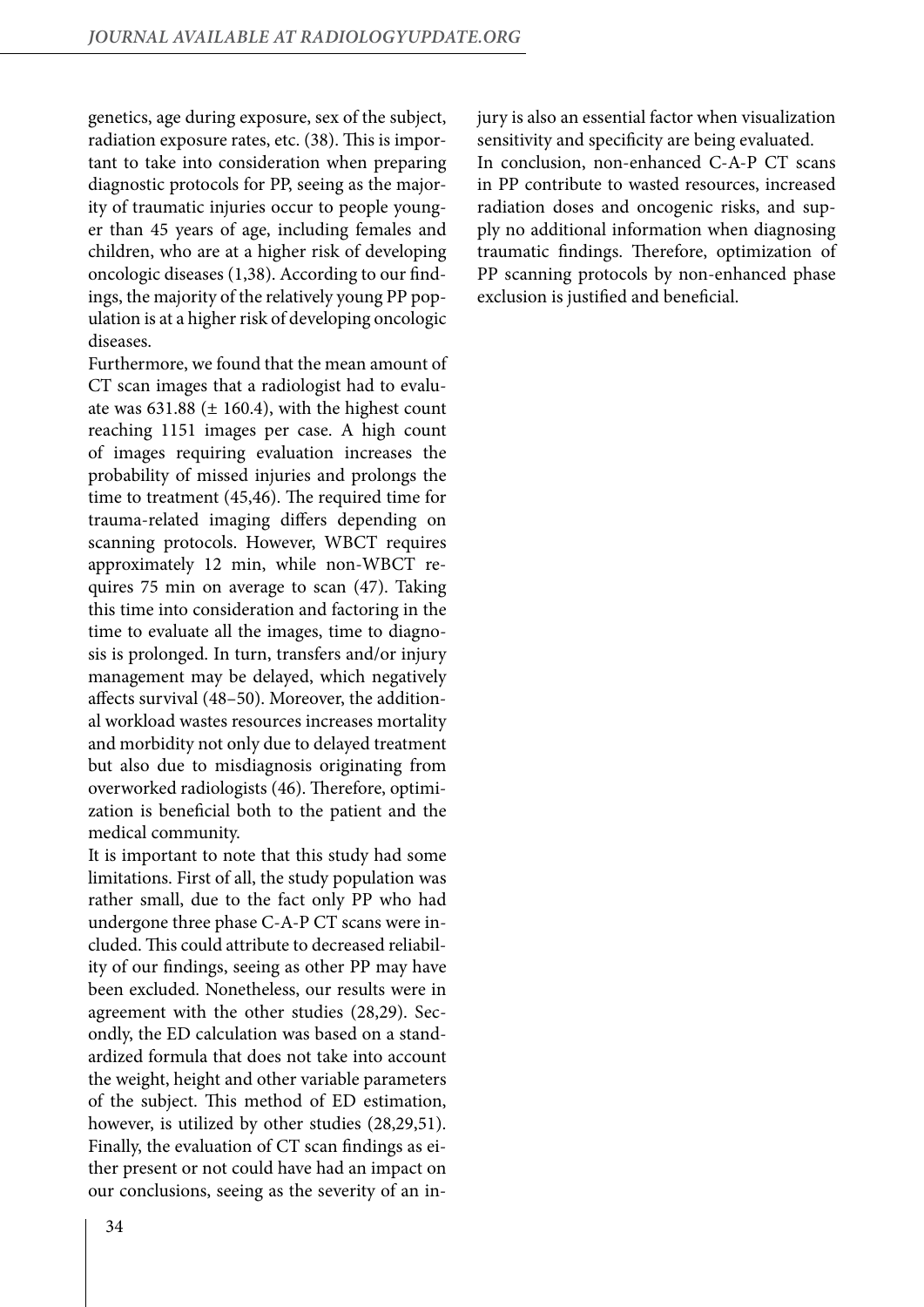#### **REFERENCES**

1. Heron M. Leading Causes for 2014. *Natl Vital Stat Reports* 2016: **65**:1–95.

2. Rau CS, Wu SC, Kuo PJ et al. Polytrauma defined by the new berlin definition: A validation test based on propensity-score matching approach. *Int J Environ Res Public Health* 2017: **14**:1045.

3. Butcher N, Balogh ZJ. The definition of polytrauma: the need for international consensus. *Injury* 2009: **40**:12–22.

4. Linsenmaier U, Rock C, Krötz M et al. Whole-body computed tomography in polytrauma : techniques and management. *Eur Radiol* 2002: **12**:1728–1740.

5. Eurin M, Haddad N, Zappa M et al. Incidence and predictors of missed injuries in trauma patients in the initial hot report of whole-body CT scan. *Injury* 2012: **43**:73–77.

6. Soto JA, Anderson SW. Multidetector CT of Blunt Abdominal Trauma. *Radiology* 2012: **265**:678–693.

7. EUR 16262EN. European Comission: European guidelines on quality criteria for computed tomography - EU Law and Publications. Luxembourg: EUR 2000https://publications. europa.eu/en/publication-detail/-/publication/d229c9e1-a967- 49de-b169-59ee68605f1a (accessed 1 Dec2018).

8. Nagel HD, Huda W. Radiation Exposure in Computed Tomography. *Med Phys* 2002: **29**:1922–1922.

9. Brasel KJ. Advanced trauma life support (ATLS??): The ninth edition. *J Trauma Acute Care Surg* 2013: **74**:1363–1366.

10. Salim A, Sangthong B, Martin M et al. Whole Body Imaging in Blunt Multisystem Trauma Patients Without Obvious Signs of Injury. *Arch Surg* 2006: **141**:468.

11. Holmes JF, McGahan JP, Wisner DH. Rate of intra-abdominal injury after a normal abdominal computed tomographic scan in adults with blunt trauma. *Am J Emerg Med* 2012: **30**:574–579.

12. Holly BP, Steenburg SD. Multidetector CT of blunt traumatic venous injuries in the chest, abdomen, and pelvis. *Radiographics* 2011: **31**:1415–1424.

13. Nguyen D, Platon A, Shanmuganathan K et al. Evaluation of a single-pass continuous whole-body 16-MDCT protocol for patients with polytrauma. *Am J Roentgenol* 2009: **192**:3–10.

14. Kelly J, Raptopoulos V, Davidoff A et al. The value of non-contrast-enhanced CT in blunt abdominal trauma. *AJR Am J Roentgenol* 1989: **152**:41–48.

15. Hendee WR, O'Connor MK. Radiation Risks of Medical Imaging: Separating Fact from Fantasy. *Radiology* 2012: **264**:312–321.

16. Costello JE, Cecava ND, Tucker JE et al. CT radiation dose: Current controversies and dose reduction strategies. *AJR Am J Roentgenol* 2013: **201**:1283–1290.

17. Sierink JC, Saltzherr TP, Wirtz MR et al. Radiation exposure before and after the introduction of a dedicated total-body CT protocol in multitrauma patients. *Emerg Radiol* 2013: **20**:507– 512.

18. Pamerneckas A, Adukauskiene D, Macas A. [Multiple trauma: evaluation of patient's condition and local injuries by trauma classification systems]. *Med* 2002: **38**:685–694.

19. Pamerneckas A, Macas A, Vaitkaitis D et al. Golden hour early postinjury period. *Med* 2003: **39**:845–851.

20. Pamerneckas A, Pijadin A, Pilipavicius G et al. The assessment of clinical evaluation and treatment results of high-energy blunt polytrauma patients. *Med* 2007: **43**:137–144.

21. Pamerneckas A, Petrulis A, Pilipavičius G et al. Influences on Mortality of Polytrauma Patients. *Osteosynthesis Trauma Care* 2006: **14**:98–100.

22. Pamerneckas A, Macas A, Blazgys A et al. The treatment of multiple injuries: prehospital emergency aid. *Med* 2006: **42**:395– 400.

23. Gaidamonis E, Stanaitis J. Blužnies sužalojimai dėl uždaros pilvo traumos. *Lith Surg* 2007: **9942**:152–160.

24. Rodriguez RM, Friedman B, Langdorf MI et al. Pulmonary contusion in the pan-scan era. *Injury* 2016: **47**:1031–1034.

25. Di Bartolomeo S, Sanson G, Nardi G et al. A population-based study on pneumothorax in severely traumatized patients. *J Trauma* 2001: **51**:677–682.

26. Mirvis SE. Imaging of Acute Thoracic Injury: The Advent of MDCT Screening. *Semin Ultrasound, CT MRI* 2005: **26**:305– 331.

27. Muckart DJJ, Pillay B, Hardcastle TC et al. Vascular injuries following blunt polytrauma. *Eur J Trauma Emerg Surg* 2014: **40**:315–322.

28. Naulet P, Wassel J, Gervaise A et al. Evaluation of the value of abdominopelvic acquisition without contrast injection when performing a whole body CT scan in a patient who may have multiple trauma. *Diagn Interv Imaging* 2013: **94**:410–417.

29. Esposito AA, Zilocchi M, Fasani P et al. The value of precontrast thoraco-abdominopelvic CT in polytrauma patients. *Eur J Radiol* 2015: **84**:1212–1218.

30. Sedlic A, Chingkoe CM, Tso DK et al. Rapid imaging protocol in trauma : a whole-body dual-source CT scan. *Emerg Radiol* 2013: **20**:401–408.

31. Eichler K, Marzi I, Wyen H et al. Multidetector computed tomography (MDCT): Simple CT protocol for trauma patient. *Clin Imaging* 2015: **39**:110–115.

32. Hakim W, Kamanahalli R, Dick E et al. Trauma whole-body MDCT: An assessment of image quality in conventional dual-phase and modified biphasic injection. *Br J Radiol* 2016: **89**.

33. Yaniv G, Portnoy O, Simon D et al. Revised protocol for whole-body CT for multi-trauma patients applying triphasic injection followed by a single-pass scan on a 64-MDCT. *Clin Radiol* 2013: **68**:668–675.

34. Leung V, Sastry A, Woo TD et al. Implementation of a split-bolus single-pass CT protocol at a UK major trauma centre to reduce excess radiation dose in trauma pan-CT. *Clin Radiol* 2015: **70**:1110–1115.

35. Hamilton JD, Kumaravel M, Censullo ML et al. Multidetector CT Evaluation of Active Extravasation in Blunt Abdominal and Pelvic Trauma Patients. *RadioGraphics* 2008: **28**:1603–1616.

36. Iacobellis F, Ierardi AM, Mazzei MA et al. Dual-phase CT for the assessment of acute vascular injuries in high-energy blunt trauma: the imaging findings and management implications. *Br J Radiol* 2016: **89**:20150952.

37. Błaż M, Palczewski P, Gołębiowski M et al. Optimization of CT protocol for imaging of polytraumatized patients. 2010: **16**:48–51.

38. Hricak H, Brenner DJ, Adelstein SJ et al. Managing Radiation Use in Medical Imaging: A Multifaceted Challenge. *Radiology* 2010: **258**:889–905.

39. Mayo-Smith WW, Hara AK, Mahesh M et al. How I Do It: Managing Radiation Dose in CT. *Radiology* 2014: **273**:657–672.